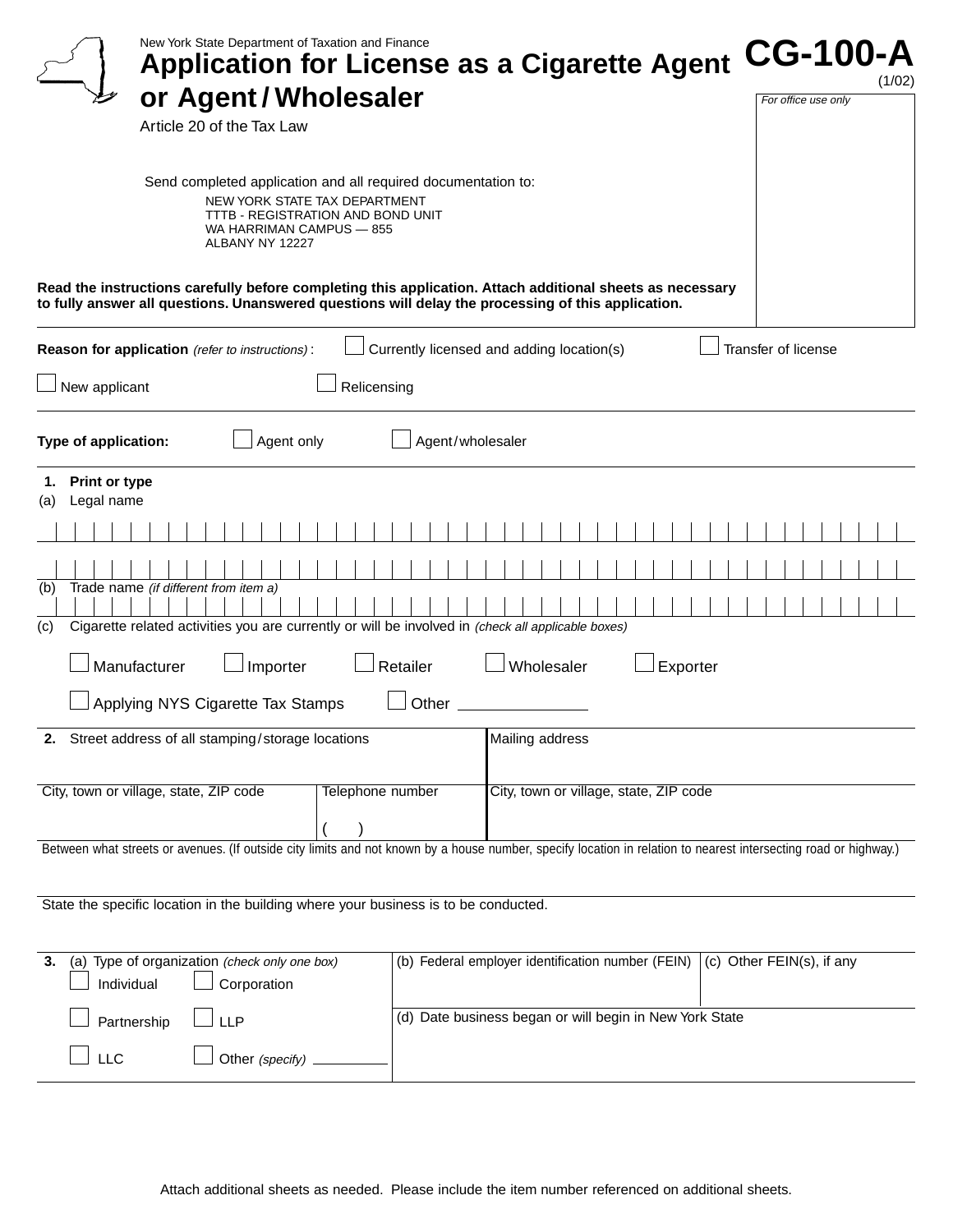### **Page 2** of 8 **CG-100-A** (1/02)

| 4. | (a) Do you own or lease the premises listed in item 2 above? If<br>owned, you must provide a copy of the deed, and proceed to<br>item 5.           | 4. | (a) | Own                        |                                              | Lease (attach copy of lease and Form CG-100-L) |
|----|----------------------------------------------------------------------------------------------------------------------------------------------------|----|-----|----------------------------|----------------------------------------------|------------------------------------------------|
|    | (b) If leased, state name and address of the immediate lessor, the<br>date of the lease and the date of expiration thereof. Enclose a              |    |     |                            | (b) Name and address of the immediate lessor | Date of lease                                  |
|    | copy of the lease.                                                                                                                                 |    |     |                            |                                              | Date of expiration                             |
|    | (c) Do the terms of such lease require payment by the applicant<br>of any consideration based on a percentage of the receipts of<br>the business?  |    | (c) | Yes                        | <b>No</b>                                    |                                                |
|    | (d) If Yes, state percentage and give details.                                                                                                     |    |     | (d) Percentage and details |                                              |                                                |
|    | (e) If location is not owned by applicant, does anyone required to<br>be listed in items 6 or 7 have an ownership interest in the<br>premises?     |    | (e) | $\Box$ Yes                 | <b>No</b>                                    | If Yes, please give name                       |
| 5. | (a) Will the applicant retail any cigarettes at the location listed in<br>item 2?                                                                  | 5. | (a) | Yes                        | No                                           |                                                |
|    | (b) If Yes, indicate the percentage to be sold at retail.                                                                                          |    |     | (b) Retail %               |                                              |                                                |
|    | (c) Are there any retail sales of cigarettes at any other locations<br>operated by applicant?                                                      |    | (c) | Yes                        | No                                           |                                                |
|    | (d) Does the applicant and/or controlling person as defined in<br>item 20 have any interest in any other business located in<br>the same building? |    | (d) | Yes                        | No                                           |                                                |
|    | (e) If Yes, explain interest, relationship, type of products, and/or<br>services sold.                                                             |    |     | (e) Details                |                                              |                                                |
|    |                                                                                                                                                    |    |     |                            |                                              |                                                |
|    |                                                                                                                                                    |    |     |                            |                                              |                                                |

#### **6.** TO BE COMPLETED ONLY BY INDIVIDUAL OR PARTNERSHIP APPLICANTS, INCLUDING LLP'S AND LLC'S TREATED AS PARTNERSHIPS BY THE IRS.

| Name, Social Security Number (SSN) and<br>date of birth (DOB) of sole applicant<br>or partners of partnership | <b>Home</b> address | Citizenship<br>(name of country) | <b>Duties</b><br>(circle all that apply) | Home<br>phone number |
|---------------------------------------------------------------------------------------------------------------|---------------------|----------------------------------|------------------------------------------|----------------------|
| Name                                                                                                          |                     |                                  | <b>ABCDEFG</b>                           | Area code (          |
|                                                                                                               |                     |                                  | Other                                    |                      |
| SSN                                                                                                           |                     |                                  |                                          |                      |
| <b>DOB</b>                                                                                                    |                     |                                  |                                          |                      |
| Name                                                                                                          |                     |                                  | <b>ABCDEFG</b>                           | Area code (          |
|                                                                                                               |                     |                                  | Other                                    |                      |
| SSN                                                                                                           |                     |                                  |                                          |                      |
| <b>DOB</b>                                                                                                    |                     |                                  |                                          |                      |
| Name                                                                                                          |                     |                                  | <b>ABCDEFG</b>                           | Area code            |
|                                                                                                               |                     |                                  | Other                                    |                      |
| SSN                                                                                                           |                     |                                  |                                          |                      |
| <b>DOB</b>                                                                                                    |                     |                                  |                                          |                      |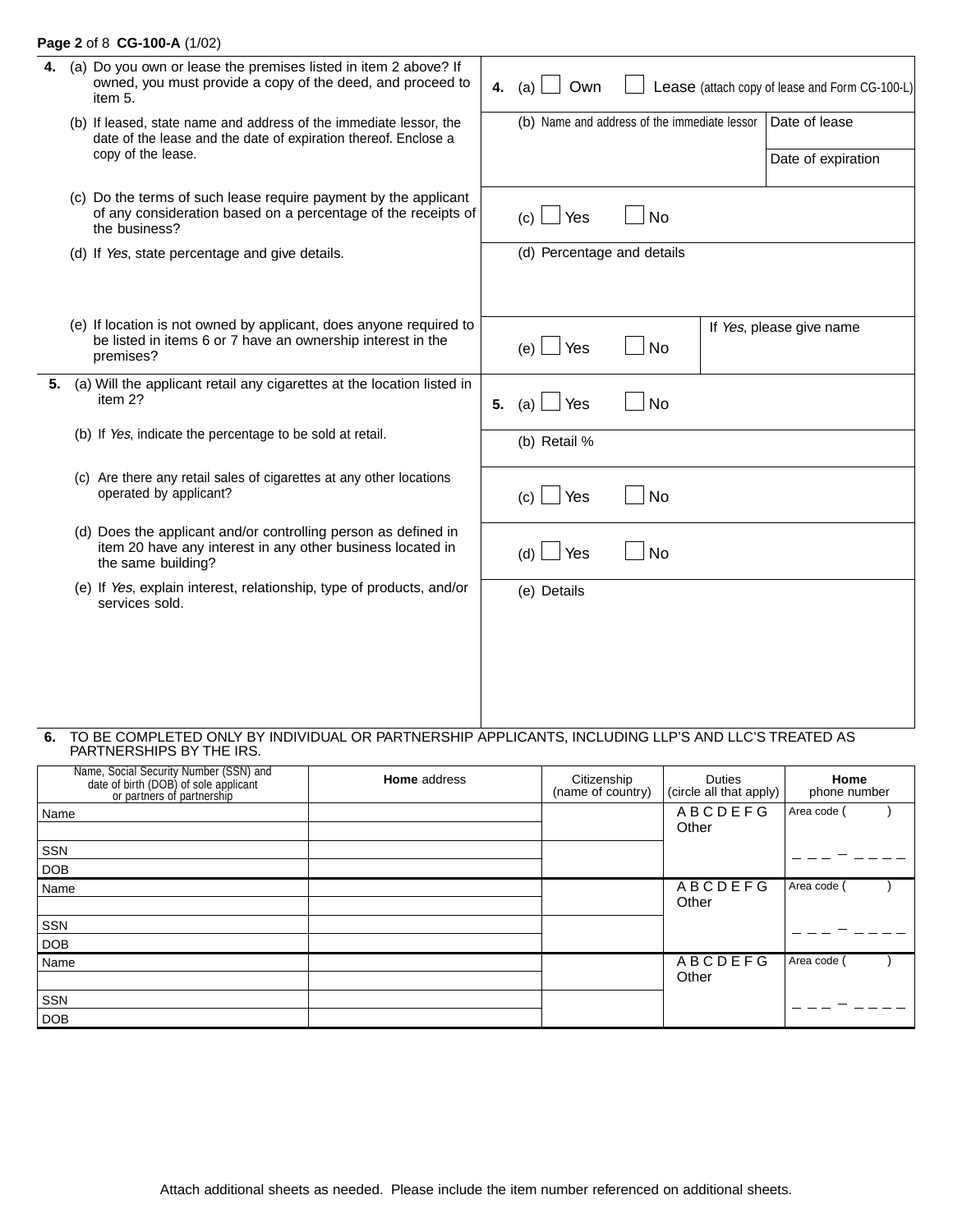### **CG-100-A** (1/02) **Page 3** of 8

**7.** TO BE COMPLETED ONLY BY CORPORATE APPLICANTS, INCLUDING LLP'S AND LLC'S TREATED AS CORPORATIONS BY THE IRS.

| (a) | State<br>(country)<br>™ incorporation.<br>ОT | Jate<br>or or<br>™anızatlon. |
|-----|----------------------------------------------|------------------------------|
|     |                                              |                              |

(If applicant is not a New York State corporation, please refer to instructions for additional requirements.)

(b) Address of corporate headquarters: Street: City, State, ZIP: Country:

(c) List the owner(s) of the applicant. List all shareholders who own or control, directly or **indirectly,** more than 10% of its voting stock. If any person is not a natural person, refer to instructions.

| Name, SSN and date of birth (DOB) of | <b>Home</b> address | Citizenship | Duties                                                              |  | When<br>Percent of stock |           | Home               |  |
|--------------------------------------|---------------------|-------------|---------------------------------------------------------------------|--|--------------------------|-----------|--------------------|--|
| shareholder(s)                       |                     |             | (name of country) (circle all that apply) common preferred acquired |  |                          |           | phone number       |  |
| Name                                 |                     |             | <b>ABCDEFG</b>                                                      |  |                          |           | common Area code ( |  |
|                                      |                     |             | Other                                                               |  |                          |           |                    |  |
| SSN                                  |                     |             |                                                                     |  |                          | preferred |                    |  |
| <b>DOB</b>                           |                     |             |                                                                     |  |                          |           |                    |  |
| Name                                 |                     |             | <b>ABCDEFG</b>                                                      |  |                          | common    | Area code          |  |
|                                      |                     |             | Other                                                               |  |                          |           |                    |  |
| SSN                                  |                     |             |                                                                     |  |                          | preferred |                    |  |
| <b>DOB</b>                           |                     |             |                                                                     |  |                          |           |                    |  |
| Name                                 |                     |             | <b>ABCDEFG</b>                                                      |  |                          | common    | Area code          |  |
|                                      |                     |             | Other                                                               |  |                          |           |                    |  |
| SSN                                  |                     |             |                                                                     |  |                          | preferred |                    |  |
| DOB                                  |                     |             |                                                                     |  |                          |           |                    |  |

| (d) | Enter the total percent of voting shares held by persons not listed in item $7(c)$ .                      | Common | %             | Preferred | % |
|-----|-----------------------------------------------------------------------------------------------------------|--------|---------------|-----------|---|
|     | Enter the percentage of ownership held directly or indirectly by the largest<br>shareholder in the group. | Common | $\frac{1}{2}$ | Preferred | % |
|     | Enter the total number of shareholders, excluding those listed in item 7(c).                              | Common |               | Preferred |   |

(e) The names, SSNs, and home addresses of all **officers** of the corporation as of the date of filing of this application are as follows:

| Name, SSN and date of birth (DOB) of<br>officer(s) | <b>Home</b> address | Title of officer | Citizenship | <b>Duties</b><br>(name of country) (circle all that apply) | Home<br>phone number |
|----------------------------------------------------|---------------------|------------------|-------------|------------------------------------------------------------|----------------------|
| Name                                               |                     |                  |             | ABCDEFG<br>Other                                           | Area code (          |
| SSN                                                |                     |                  |             |                                                            |                      |
| <b>DOB</b>                                         |                     |                  |             |                                                            |                      |
| Name                                               |                     |                  |             | <b>ABCDEFG</b><br>Other                                    | Area code (          |
| SSN                                                |                     |                  |             |                                                            |                      |
| <b>DOB</b>                                         |                     |                  |             |                                                            |                      |
| Name                                               |                     |                  |             | ABCDEFG                                                    | Area code (          |
|                                                    |                     |                  |             | Other                                                      |                      |
| SSN                                                |                     |                  |             |                                                            |                      |
| <b>DOB</b>                                         |                     |                  |             |                                                            |                      |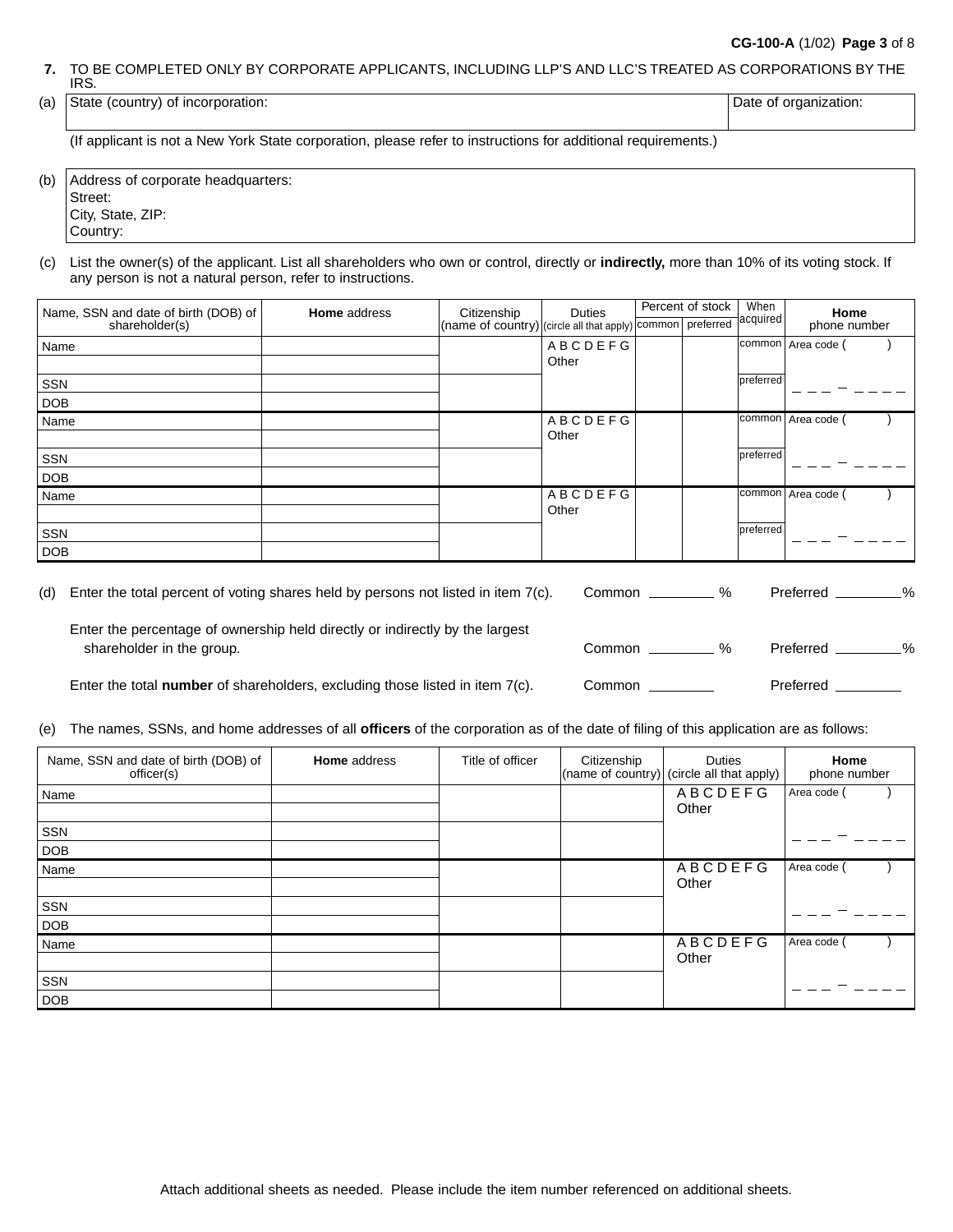## **Page 4** of 8 **CG-100-A** (1/02)

(f) The names, SSN's, and home addresses of all **directors** of the corporation as of the date of filing of this application are as follows:

| Name, SSN and date of birth (DOB) of<br>Home address<br>director(s) |                                                                                                                                                                                                                                                           |  | Citizenship<br>(name of country) | <b>Duties</b><br>(circle all that apply)                           | Home<br>phone number                                                   |             |  |
|---------------------------------------------------------------------|-----------------------------------------------------------------------------------------------------------------------------------------------------------------------------------------------------------------------------------------------------------|--|----------------------------------|--------------------------------------------------------------------|------------------------------------------------------------------------|-------------|--|
| Name                                                                |                                                                                                                                                                                                                                                           |  |                                  |                                                                    | <b>ABCDEFG</b>                                                         | Area code ( |  |
|                                                                     |                                                                                                                                                                                                                                                           |  |                                  |                                                                    | Other                                                                  |             |  |
| SSN<br><b>DOB</b>                                                   |                                                                                                                                                                                                                                                           |  |                                  |                                                                    |                                                                        |             |  |
| Name                                                                |                                                                                                                                                                                                                                                           |  |                                  |                                                                    | <b>ABCDEFG</b>                                                         | Area code ( |  |
|                                                                     |                                                                                                                                                                                                                                                           |  |                                  |                                                                    | Other                                                                  |             |  |
| SSN                                                                 |                                                                                                                                                                                                                                                           |  |                                  |                                                                    |                                                                        |             |  |
| <b>DOB</b><br>Name                                                  |                                                                                                                                                                                                                                                           |  |                                  |                                                                    | <b>ABCDEFG</b>                                                         | Area code ( |  |
|                                                                     |                                                                                                                                                                                                                                                           |  |                                  |                                                                    | Other                                                                  |             |  |
| SSN                                                                 |                                                                                                                                                                                                                                                           |  |                                  |                                                                    |                                                                        |             |  |
| <b>DOB</b>                                                          |                                                                                                                                                                                                                                                           |  |                                  |                                                                    |                                                                        |             |  |
| 8.                                                                  | (a) Has the applicant or any controlling person as defined in<br>item 20 ever been convicted (including pleas of guilty or no<br>contest) of any felony or of any other crime or offense of any<br>kind except violations of the Vehicle and Traffic Law? |  | 8. (a) $\Box$ Yes                | <b>No</b>                                                          |                                                                        |             |  |
|                                                                     | (b) If Yes, state date of conviction, crime or offense involved, and<br>name of person convicted. In each case a Certificate of<br>Disposition or a Certificate of Conviction from the court clerk<br>must be attached.                                   |  |                                  |                                                                    | (b) Date, crime or offense, and name of person convicted               |             |  |
| 9.                                                                  | (a) Are there any arrests, indictments, or summonses (except for<br>violations of the Vehicle and Traffic Law) pending against the<br>applicant or any controlling person as defined in item 20?                                                          |  | 9.<br>(a) l                      | <b>No</b><br>Yes                                                   |                                                                        |             |  |
|                                                                     | (b) If Yes, state date thereof, crime or offense charged, name of<br>each defendant and jurisdiction.                                                                                                                                                     |  |                                  | (b) Date, crime or offense, name of defendant, and<br>jurisdiction |                                                                        |             |  |
|                                                                     | 10. (a) Was any application for a license or permit under the<br>cigarette laws of this state or country, or of any other state or<br>country, ever made by the applicant, applicant's spouse, or<br>controlling person as defined in item 20?            |  | 10. (a)                          | No<br>Yes                                                          |                                                                        |             |  |
|                                                                     | (b) If Yes, state name of such applicant, address of premises,<br>date of filing of application, and disposition thereof. Give<br>license number if license or permit was issued.                                                                         |  |                                  | (b) Name of applicant                                              |                                                                        |             |  |
|                                                                     |                                                                                                                                                                                                                                                           |  |                                  |                                                                    | Address of premises (street, city, town or village, state, or country) |             |  |
|                                                                     |                                                                                                                                                                                                                                                           |  |                                  |                                                                    | Date filed, disposition, and license number, if any                    |             |  |
|                                                                     | (c) Has such license or permit ever been denied, revoked,<br>cancelled, suspended, or otherwise involuntarily terminated<br>or surrendered in lieu of cancellation, or has any other<br>penalty been imposed in connection therewith at any time?         |  |                                  | ∫ No<br>$(c)$ $\Box$ Yes                                           |                                                                        |             |  |
|                                                                     | (d) If Yes, state what action was taken, and date thereof.                                                                                                                                                                                                |  |                                  | (d) Action and date                                                |                                                                        |             |  |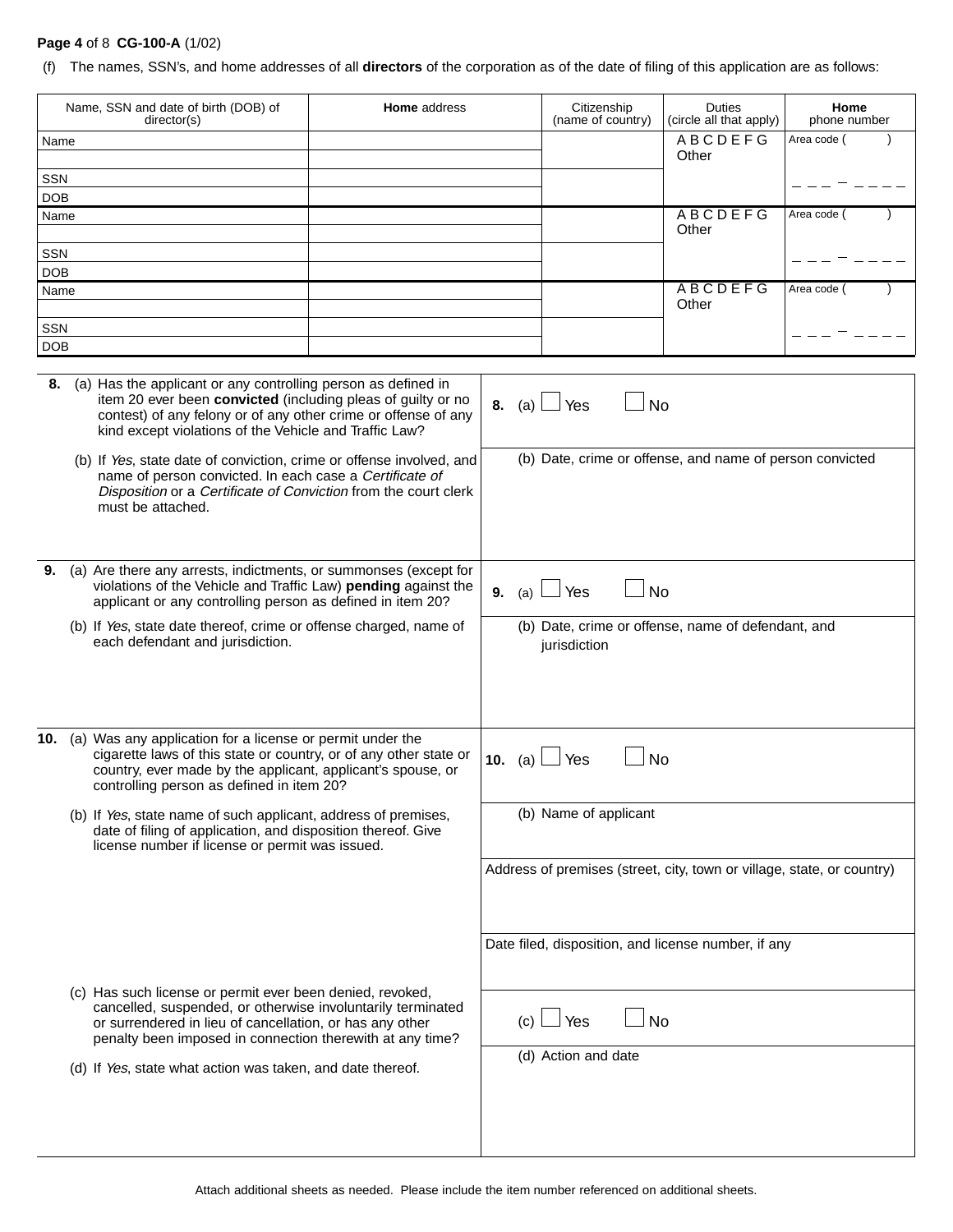### **CG-100-A** (1/02) **Page 5** of 8

| 11. | (a) Does any person, other than the applicant or a controlling<br>person listed in items 6 or 7:<br>have any interest (financial, proprietary or other, direct or                                                                                                                                                                                                                                                                                                                                                                                                                                                                                                                                                                                                                                                           | Yes (Provide full details of the interest, loan, or lien at 11(b))<br>11. (a)                                                          |               |
|-----|-----------------------------------------------------------------------------------------------------------------------------------------------------------------------------------------------------------------------------------------------------------------------------------------------------------------------------------------------------------------------------------------------------------------------------------------------------------------------------------------------------------------------------------------------------------------------------------------------------------------------------------------------------------------------------------------------------------------------------------------------------------------------------------------------------------------------------|----------------------------------------------------------------------------------------------------------------------------------------|---------------|
|     | indirect) in the business to be licensed;<br>have any loans or advances outstanding to or from the<br>applicant;                                                                                                                                                                                                                                                                                                                                                                                                                                                                                                                                                                                                                                                                                                            | <b>No</b>                                                                                                                              |               |
|     | have any lien or mortgage on the fixtures of the applicant's<br>business?                                                                                                                                                                                                                                                                                                                                                                                                                                                                                                                                                                                                                                                                                                                                                   | (b) Name and FEIN or SSN                                                                                                               |               |
|     | (b) If you answered Yes to 11(a), provide a complete description<br>of the interest, loan or lien, including name, address, and<br>SSN, or FEIN of the person involved.                                                                                                                                                                                                                                                                                                                                                                                                                                                                                                                                                                                                                                                     | Address                                                                                                                                |               |
|     |                                                                                                                                                                                                                                                                                                                                                                                                                                                                                                                                                                                                                                                                                                                                                                                                                             | Nature of interest                                                                                                                     | Date acquired |
| 12. | (a) Will any person, other than the applicant or a controlling<br>person listed in items 6 and 7, share in any way the receipts,<br>profits, losses, or deficiencies of the business (other than as<br>a salesperson receiving commissions at a level customary for<br>the industry)?<br>(b) If you answered Yes to 12(a), provide a complete description<br>of the sharing agreement. See instructions for information<br>that must be included.                                                                                                                                                                                                                                                                                                                                                                           | Yes (Provide full details of the sharing agreement at 12(b))<br>12. (a)<br><b>No</b><br>(b) Name and FEIN or SSN                       |               |
|     |                                                                                                                                                                                                                                                                                                                                                                                                                                                                                                                                                                                                                                                                                                                                                                                                                             | Address<br>Details - see instructions                                                                                                  |               |
|     | 13. (a) Does the applicant, or any controlling person listed in items 6<br>and 7, have any interest, direct or indirect, in any other<br>business or premises where cigarettes or tobacco products<br>are manufactured, stocked or sold? For this question,<br>interest includes ownership or other beneficial interest;<br>debtor or creditor relationship; ownership of a security<br>interest in any assets employed in such business; or role as a<br>director in such business. However, interests held in the form<br>of publicly traded securities need not be considered.<br>(b) If you answered Yes to 13(a), provide a complete description<br>of the interest, including the name of the applicant or<br>controlling person involved and the name, address and<br>federal identification number of the business. | Yes (Provide full details of the interest at 13(b))<br>13. $(a)$<br>No<br>(b) Name and FEIN of business<br>Address<br>Type of business |               |
|     |                                                                                                                                                                                                                                                                                                                                                                                                                                                                                                                                                                                                                                                                                                                                                                                                                             | Nature of interest                                                                                                                     | Date acquired |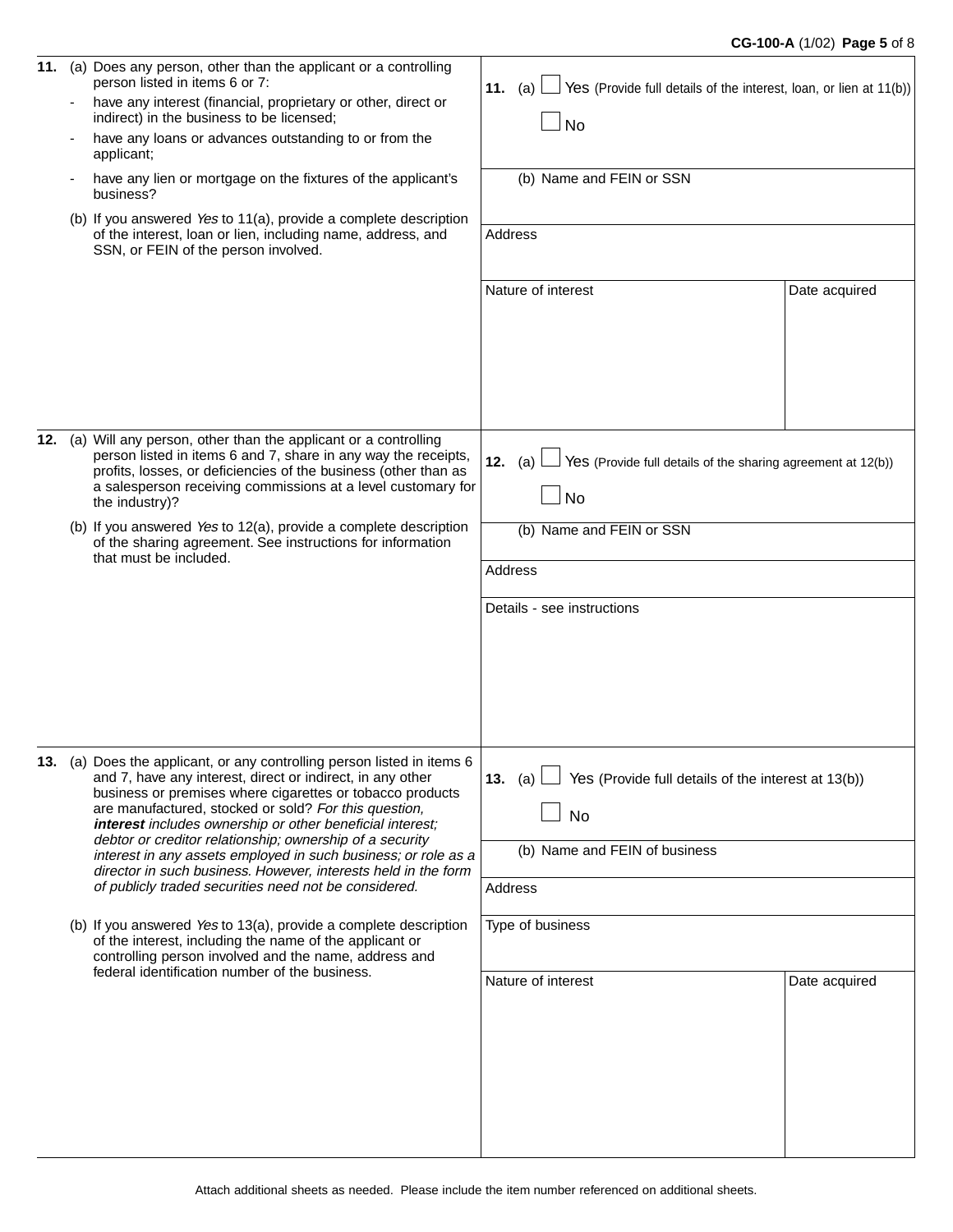## **Page 6** of 8 **CG-100-A** (1/02)

| 14. | (a) Has the applicant or any controlling person as defined in<br>item 20 ever been known by any other name or names<br>(including maiden name)?       |                                                                                                                |     |                                           | <b>14.</b> (a)                                      | Yes<br>No                                                      |                                                          |
|-----|-------------------------------------------------------------------------------------------------------------------------------------------------------|----------------------------------------------------------------------------------------------------------------|-----|-------------------------------------------|-----------------------------------------------------|----------------------------------------------------------------|----------------------------------------------------------|
|     | (b) If Yes, state current and former name or names, aliases,<br>dba's, etc., social security numbers, and the reason for<br>change.                   |                                                                                                                |     |                                           | (b) Current name and SSN                            |                                                                |                                                          |
|     |                                                                                                                                                       |                                                                                                                |     |                                           |                                                     | Former name(s) and SSN                                         |                                                          |
|     |                                                                                                                                                       |                                                                                                                |     |                                           | Reason(s) for change:                               |                                                                |                                                          |
|     |                                                                                                                                                       |                                                                                                                |     |                                           |                                                     | Current name and SSN                                           |                                                          |
|     |                                                                                                                                                       |                                                                                                                |     |                                           |                                                     | Former name(s) and SSN                                         |                                                          |
|     |                                                                                                                                                       |                                                                                                                |     |                                           | Reason(s) for change:                               |                                                                |                                                          |
| 15. | (a) Does anyone, other than the applicant, licensed under<br>Article 20 or 20A of the Tax Law occupy any portion of the<br>premises listed in item 2? |                                                                                                                |     | $\Box$ Yes<br><b>No</b><br><b>15.</b> (a) |                                                     |                                                                |                                                          |
|     |                                                                                                                                                       | (b) If Yes, state full name of licensee and license number.                                                    |     |                                           |                                                     | (b) Name of licensee                                           |                                                          |
|     |                                                                                                                                                       | If purchasing a business, you must submit a copy of the                                                        |     |                                           |                                                     |                                                                |                                                          |
|     |                                                                                                                                                       | contract of sale.                                                                                              |     |                                           |                                                     |                                                                |                                                          |
|     |                                                                                                                                                       |                                                                                                                |     |                                           | License number                                      |                                                                |                                                          |
|     |                                                                                                                                                       | 16. Does the applicant have current registrations or tax accounts with New York State for the following taxes? |     |                                           |                                                     |                                                                |                                                          |
|     |                                                                                                                                                       | (a) Cigarette tax                                                                                              | Yes | <b>No</b>                                 |                                                     | (d) Sales tax                                                  | Yes<br><b>No</b>                                         |
|     |                                                                                                                                                       | If Yes, enter identification number<br>Wholesaler<br>Cigarette retailer_                                       |     |                                           |                                                     | If Yes, enter identification number _<br>as a Sales Tax Vendor | If No, include Form DTF-17, Application for Registration |
|     |                                                                                                                                                       | (b) Corporation tax                                                                                            | Yes | <b>No</b>                                 | (e)                                                 | Other taxes                                                    | Yes<br><b>No</b>                                         |
|     | If Yes, enter identification number _                                                                                                                 |                                                                                                                |     |                                           | If Yes, enter identification number and type of tax |                                                                |                                                          |
|     |                                                                                                                                                       | (c) Withholding tax                                                                                            | Yes | <b>No</b>                                 |                                                     | <b>ID</b> number                                               | Type of tax                                              |
|     |                                                                                                                                                       |                                                                                                                |     |                                           |                                                     |                                                                |                                                          |
|     |                                                                                                                                                       |                                                                                                                |     |                                           |                                                     |                                                                |                                                          |
|     |                                                                                                                                                       |                                                                                                                |     |                                           |                                                     |                                                                |                                                          |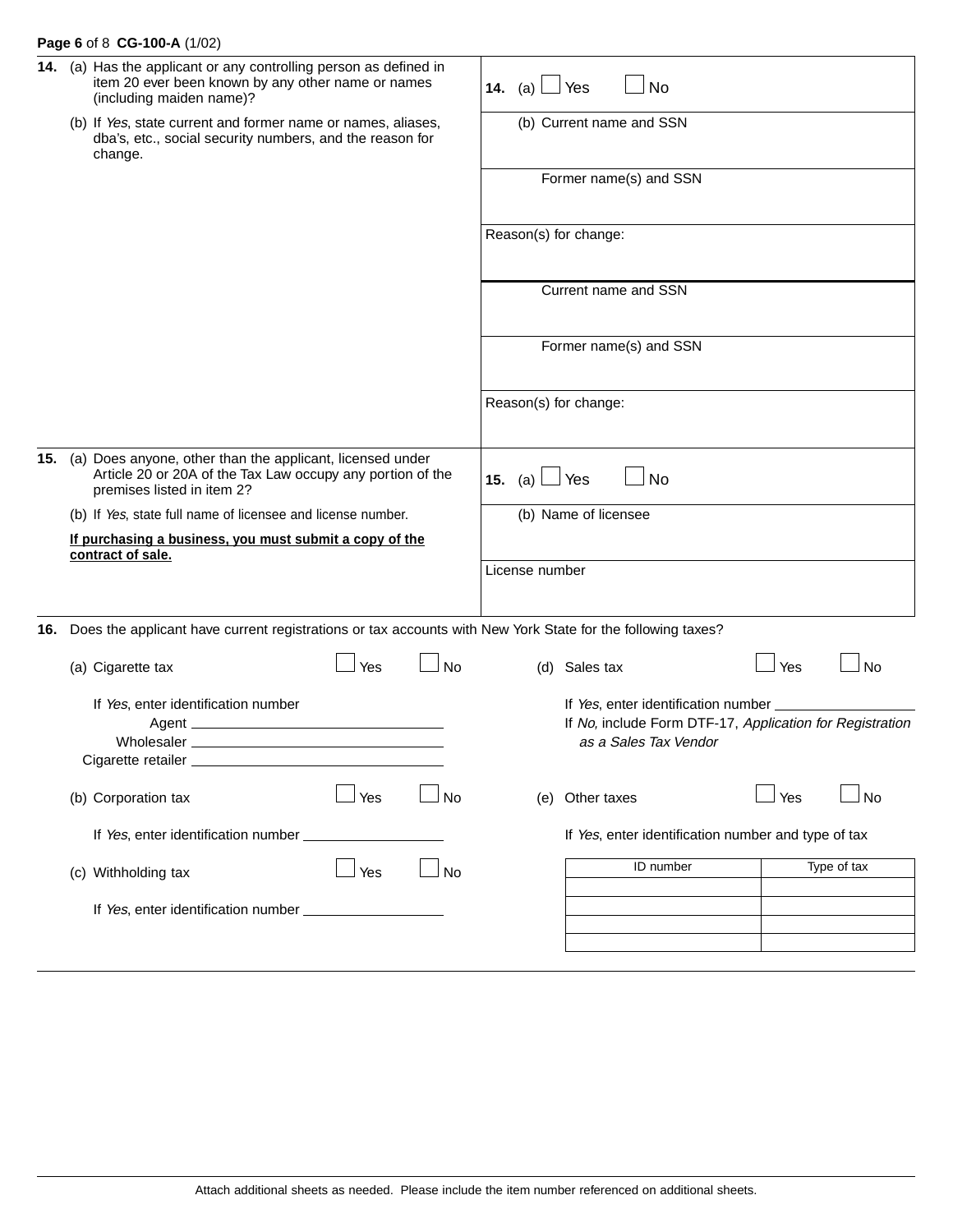#### **CG-100-A** (1/02) **Page 7** of 8

### **17.** List applicant's license or certificate numbers issued by the **City of New York** for the following, if applicable: Not applicable

| City of New York           | License or certificate number | Date issued |
|----------------------------|-------------------------------|-------------|
| Cigarette agent            |                               |             |
| Wholesale cigarette dealer |                               |             |
| Retail cigarette dealer    |                               |             |

Has a City of New York cigarette license or agent's Certificate of Authority ever been surrendered, cancelled, or expired?  $\Box$  Yes  $\Box$  No If Yes, explain:

**18.** Does the applicant, or any person required to be listed in item 6 or 7, have a liability for any tax imposed by or pursuant to the authority of the NYS Tax Law, or for the City of New York or for the City of Yonkers earnings tax on nonresidents, that has been finally determined to be due and has not been paid in full?  $\vert \vert$  Yes *(complete below)*  $\vert \vert$  No

| Person's name | Type of tax | Amount due | Assessment number | Assessment date |
|---------------|-------------|------------|-------------------|-----------------|
|               |             |            |                   |                 |
|               |             |            |                   |                 |
|               |             |            |                   |                 |
|               |             |            |                   |                 |
|               |             |            |                   |                 |
|               |             |            |                   |                 |
|               |             |            |                   |                 |

#### **19.** List all bank accounts of the applicant:

| Bank name | Address | Account number | Type |
|-----------|---------|----------------|------|
|           |         |                |      |
|           |         |                |      |
|           |         |                |      |

**20.** For purposes of the application, the term **controlling person** means any person who is an officer, director, or partner (or in the case of limited liability company, an officer, member or a person having with respect to such limited liability company authority analogous to that of an officer or director with respect to a corporation) of an applicant for an agent's or a wholesale dealer's license under Article 20 of the Tax Law, or if the applicant is a corporation, a shareholder, directly or indirectly, owning more than 10% of the number of shares of voting stock of such corporation. It also includes persons who do or will exercise authority within the business comparable to the authority normally exercised by corporate officers, regardless of the form of business organization or lack of actual title.